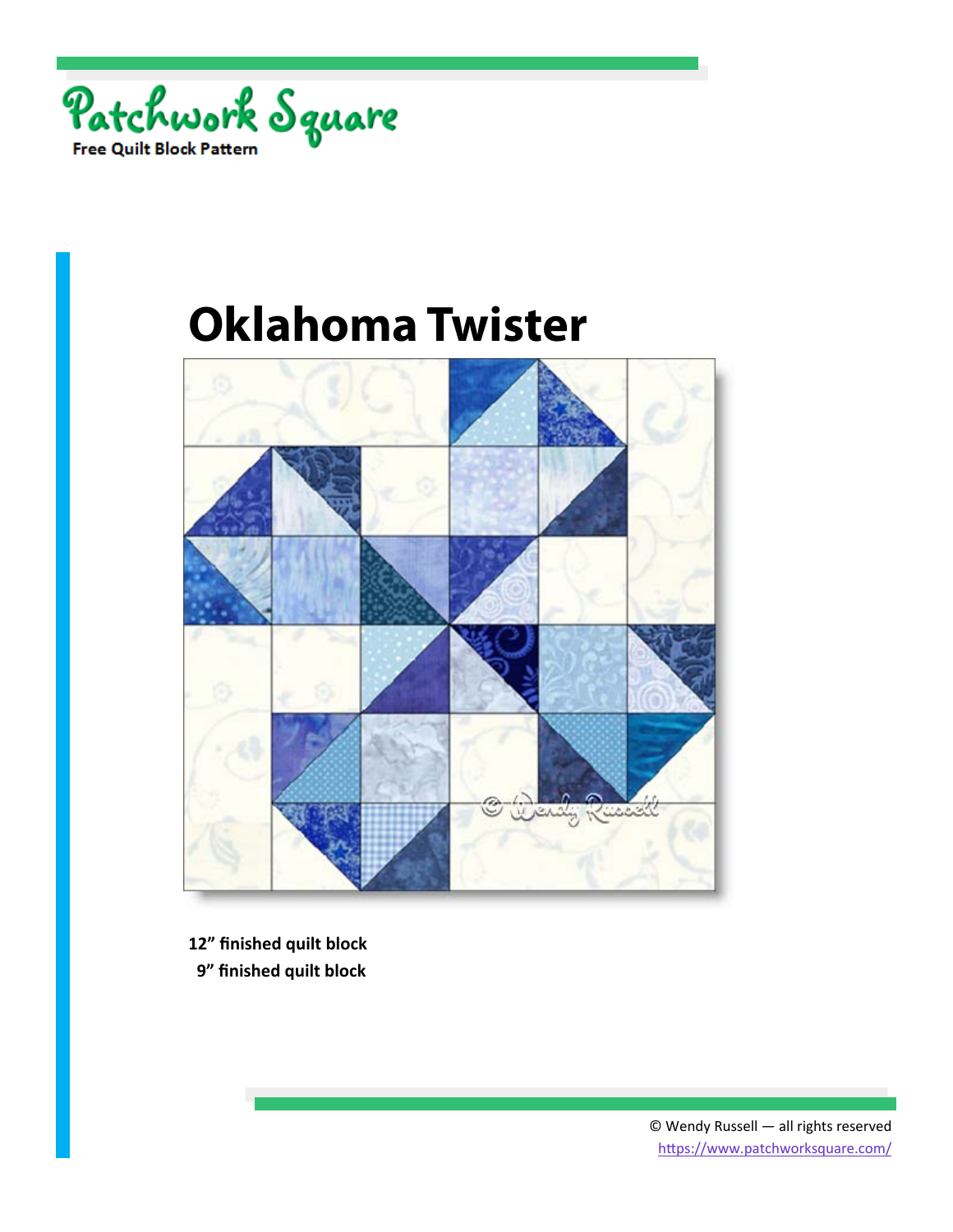

**12" finished quilt block** 

#### **Fabric Placement**



| <b>How-to Notes</b> |                                                         |  |
|---------------------|---------------------------------------------------------|--|
|                     | Bisect square on<br>one diagonal                        |  |
|                     | Bisect square on<br>both diagonals                      |  |
|                     | *All seam allowances are<br>1/4" unless noted otherwise |  |

|   | <b>Background fabric 1</b>                                     |
|---|----------------------------------------------------------------|
|   | Cut 4 rectangles 6 $\frac{1}{2}$ " x 2 $\frac{1}{2}$ "         |
|   | Cut 4 squares 2 1/2"                                           |
|   | Cut 2 squares 2 %" and bisect on one diagonal                  |
|   | Medium fabric (or assorted "medium" fabrics)                   |
| 2 | Cut 4 squares 2 1/2"                                           |
|   | Cut 6 squares 2 %" and bisect on one diagonal to yield 16 half |
|   | square triangles                                               |
|   | Dark fabric (or assorted dark fabrics)                         |
| 3 | Cut 8 squares 2 %" and bisect on one diagonal to yield 16 half |
|   | square triangles                                               |
|   |                                                                |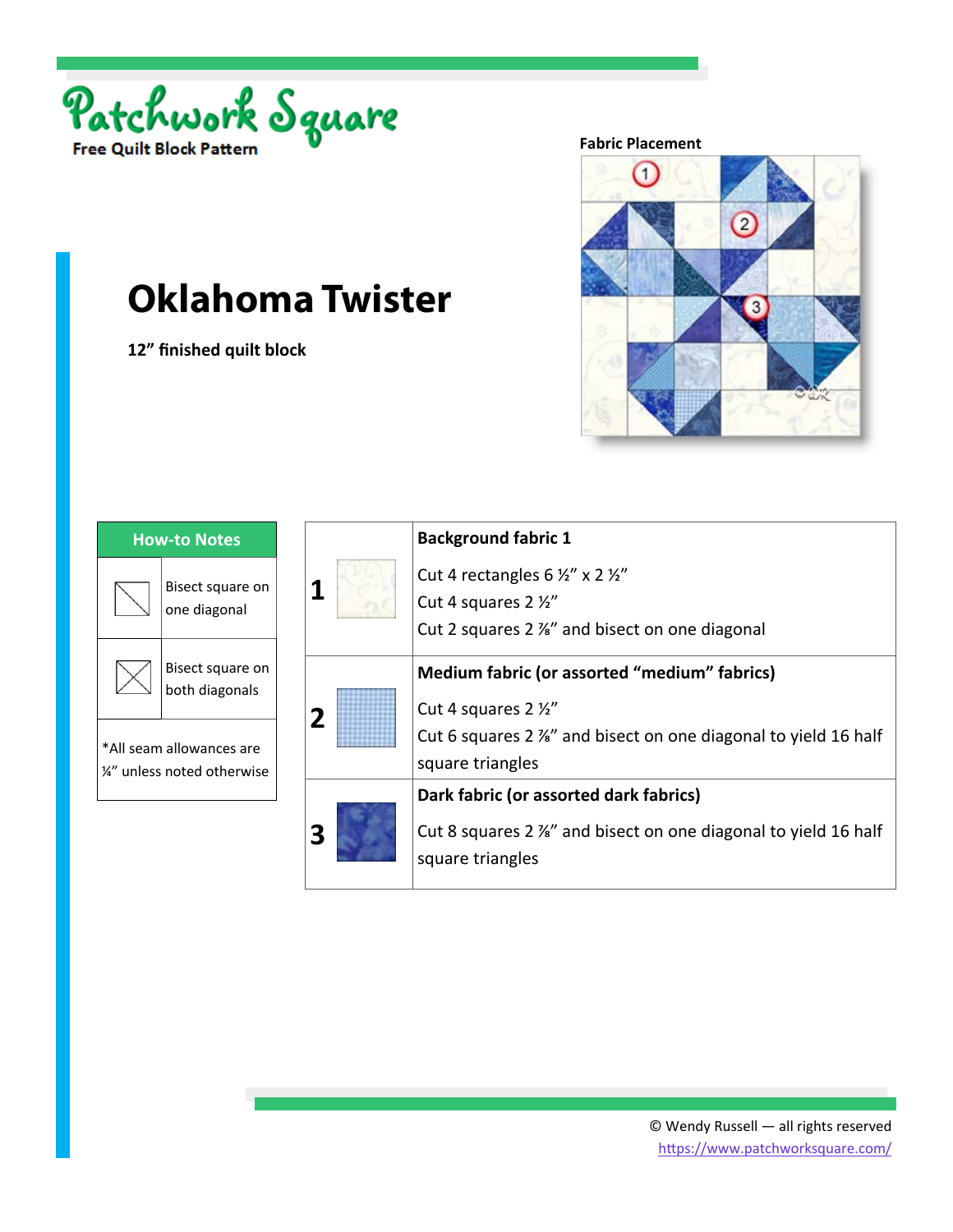

 **9" finished quilt block** 

#### **Fabric Placement**



| <b>How-to Notes</b> |                                                         |  |
|---------------------|---------------------------------------------------------|--|
|                     | Bisect square on<br>one diagonal                        |  |
|                     | Bisect square on<br>both diagonals                      |  |
|                     | *All seam allowances are<br>1/4" unless noted otherwise |  |

|                         | <b>Background fabric 1</b>                                     |
|-------------------------|----------------------------------------------------------------|
|                         | Cut 4 rectangles 5" x 2"                                       |
|                         | Cut 4 squares 2"                                               |
|                         | Cut 2 squares 2 $\frac{3}{8}$ " and bisect on one diagonal     |
|                         | Medium fabric (or assorted "medium" fabrics)                   |
| $\overline{\mathbf{2}}$ | Cut 4 squares 2"                                               |
|                         | Cut 6 squares 2 %" and bisect on one diagonal to yield 16 half |
|                         | square triangles                                               |
|                         | Dark fabric (or assorted dark fabrics)                         |
|                         | Cut 8 squares 2 %" and bisect on one diagonal to yield 16 half |
|                         | square triangles                                               |
|                         |                                                                |